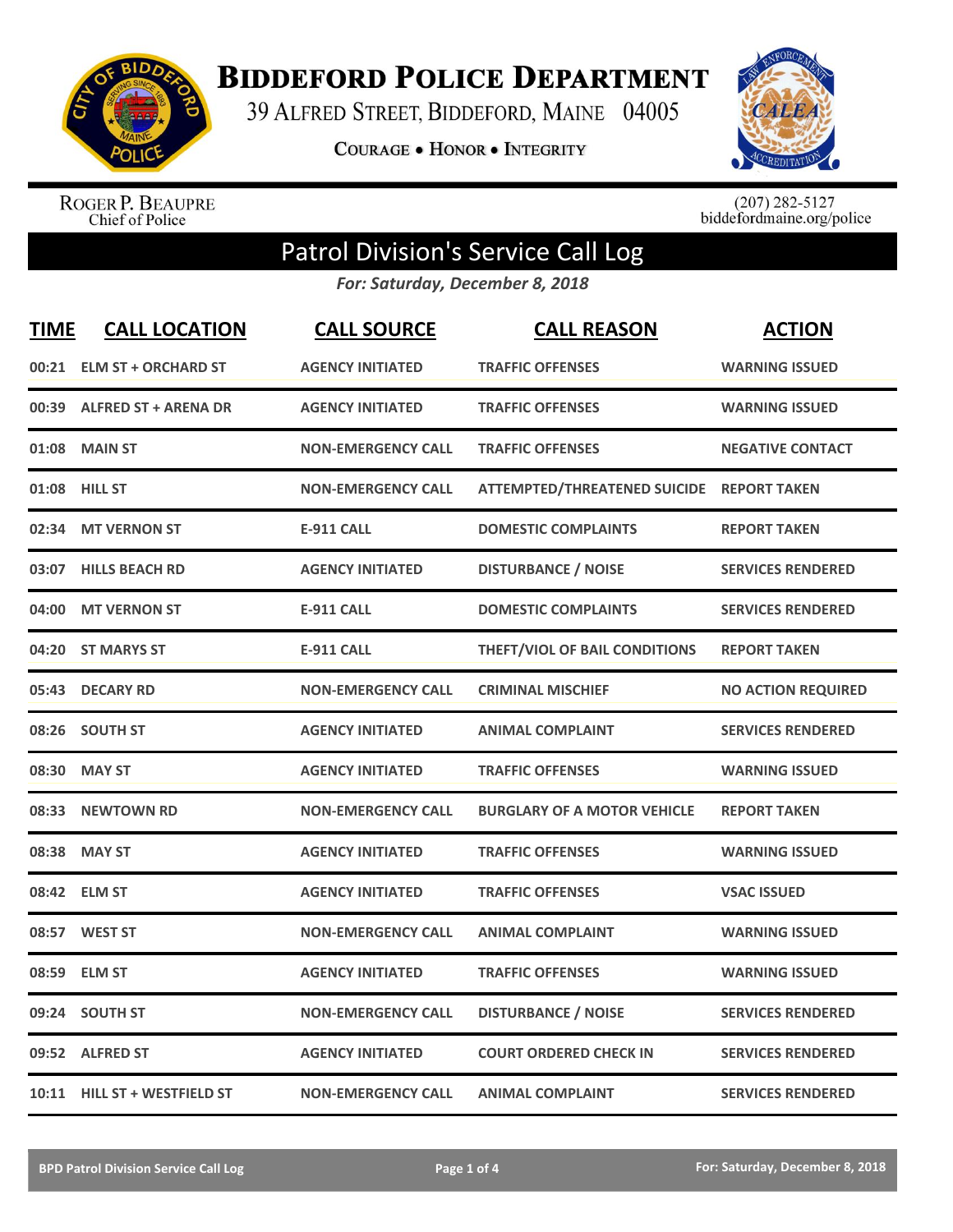| <b>TIME</b> | <b>CALL LOCATION</b>          | <b>CALL SOURCE</b>        | <b>CALL REASON</b>                 | <b>ACTION</b>             |
|-------------|-------------------------------|---------------------------|------------------------------------|---------------------------|
|             | 10:53 ELM ST                  | <b>E-911 CALL</b>         | 911 MISUSE                         | <b>WARNING ISSUED</b>     |
|             | 11:02 MAIN ST                 | <b>AGENCY INITIATED</b>   | <b>TRAFFIC OFFENSES</b>            | <b>WARNING ISSUED</b>     |
| 11:18       | <b>TWIN ISLAND DR</b>         | <b>NON-EMERGENCY CALL</b> | <b>BURGLARY OF A MOTOR VEHICLE</b> | <b>REPORT TAKEN</b>       |
|             | 11:20 SOUTH ST                | <b>NON-EMERGENCY CALL</b> | <b>ANIMAL COMPLAINT</b>            | <b>SERVICES RENDERED</b>  |
|             | 11:36 CHRISTOPHERS WHARF LN   | <b>NON-EMERGENCY CALL</b> | <b>BURGLARY OF A MOTOR VEHICLE</b> | <b>REPORT TAKEN</b>       |
|             | 11:45 ALFRED ST               | <b>E-911 CALL</b>         | 911 MISUSE                         | <b>WARNING ISSUED</b>     |
|             | 12:02 SOUTH ST + VILLAGE LN   | <b>AGENCY INITIATED</b>   | <b>TRAFFIC OFFENSES</b>            | <b>WARNING ISSUED</b>     |
|             | 12:20 POOL ST                 | <b>E-911 CALL</b>         | 911 MISUSE                         | <b>SERVICES RENDERED</b>  |
|             | 12:34 FRANKLIN ST             | <b>WALK-IN AT STATION</b> | <b>ARTICLES LOST/FOUND</b>         | <b>REPORT TAKEN</b>       |
|             | 12:37 ALFRED ST + BOULDER WAY | <b>AGENCY INITIATED</b>   | <b>DISABLED VEHICLE</b>            | <b>NO ACTION REQUIRED</b> |
|             | 12:52 ALFRED ST               | <b>AGENCY INITIATED</b>   | <b>TRAFFIC OFFENSES</b>            | <b>WARNING ISSUED</b>     |
|             | 13:06 DECARY RD               | <b>NON-EMERGENCY CALL</b> | <b>CRIMINAL MISCHIEF</b>           | <b>REPORT TAKEN</b>       |
|             | 13:20 GREEN ST                | <b>AGENCY INITIATED</b>   | <b>PAPERWORK</b>                   | <b>PAPERWORK SERVED</b>   |
|             | 13:27 WESTERN AVE             | <b>AGENCY INITIATED</b>   | <b>PAPERWORK</b>                   | <b>NEGATIVE CONTACT</b>   |
| 13:32       | <b>BOULDER WAY</b>            | <b>NON-EMERGENCY CALL</b> | <b>THEFT</b>                       | <b>REPORT TAKEN</b>       |
|             | 13:48 SHORE RD                | <b>NON-EMERGENCY CALL</b> | <b>SUSPICION</b>                   | <b>SERVICES RENDERED</b>  |
|             | 14:16 WEST CUTTS ST           | <b>NON-EMERGENCY CALL</b> | <b>THEFT</b>                       | <b>SERVICES RENDERED</b>  |
|             | 14:23 SUMMER ST               | <b>NON-EMERGENCY CALL</b> | <b>ASSAULT</b>                     | <b>SERVICES RENDERED</b>  |
|             | <b>14:25 MAIN ST</b>          | <b>AGENCY INITIATED</b>   | <b>ANIMAL COMPLAINT</b>            | <b>WARNING ISSUED</b>     |
|             | 14:38 ALFRED ST               | <b>NON-EMERGENCY CALL</b> | <b>PAPERWORK</b>                   | <b>PAPERWORK SERVED</b>   |
|             | 14:44 POOL ST                 | <b>AGENCY INITIATED</b>   | <b>ANIMAL COMPLAINT</b>            | <b>WARNING ISSUED</b>     |
|             | 15:43 ELM ST                  | <b>NON-EMERGENCY CALL</b> | <b>CHECK WELFARE</b>               | <b>SERVICES RENDERED</b>  |
|             | <b>16:10 ELM ST</b>           | <b>AGENCY INITIATED</b>   | <b>TRAFFIC OFFENSES</b>            | <b>WARNING ISSUED</b>     |
|             | 16:56 ALFRED ST               | <b>WALK-IN AT STATION</b> | <b>COURT ORDERED CHECK IN</b>      | <b>SERVICES RENDERED</b>  |
|             | 16:56 ELM ST                  | <b>AGENCY INITIATED</b>   | <b>TRAFFIC OFFENSES</b>            | <b>WARNING ISSUED</b>     |
|             | <b>16:59 BOULDER WAY</b>      | <b>NON-EMERGENCY CALL</b> | <b>EVIDENCE COLLECTION</b>         | <b>SERVICES RENDERED</b>  |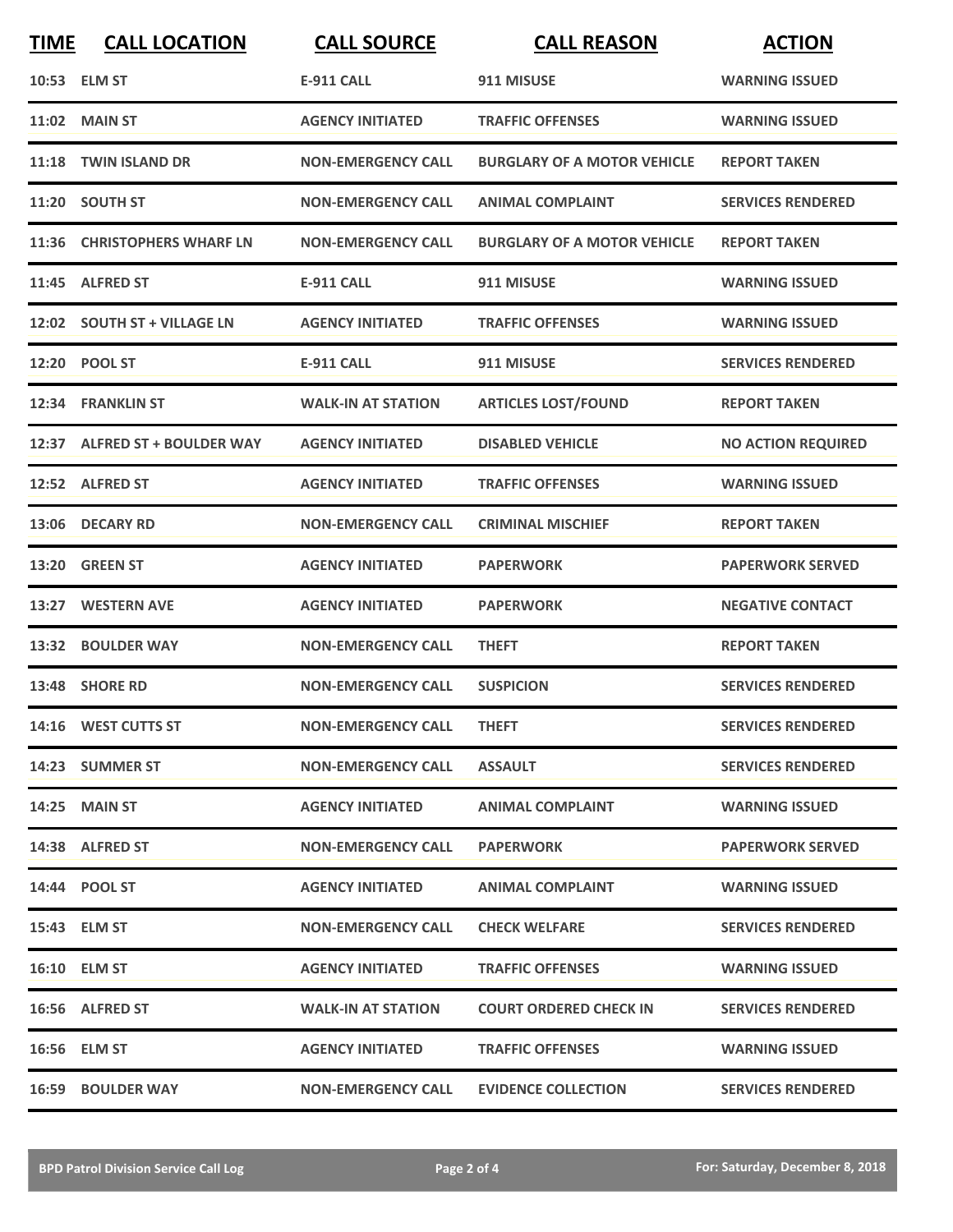| <b>TIME</b> | <b>CALL LOCATION</b>                               | <b>CALL SOURCE</b>                                                         | <b>CALL REASON</b>                                                                                         | <b>ACTION</b>             |
|-------------|----------------------------------------------------|----------------------------------------------------------------------------|------------------------------------------------------------------------------------------------------------|---------------------------|
|             | 17:01 ELM ST + TRAVERS ST                          | <b>AGENCY INITIATED</b>                                                    | <b>TRAFFIC OFFENSES</b>                                                                                    | <b>WARNING ISSUED</b>     |
| 17:15       | <b>MAIN ST</b>                                     | <b>AGENCY INITIATED</b>                                                    | <b>TRAFFIC OFFENSES</b>                                                                                    | <b>WARNING ISSUED</b>     |
| 17:25       | <b>ELM ST</b>                                      | <b>AGENCY INITIATED</b>                                                    | <b>TRAFFIC OFFENSES</b>                                                                                    | <b>WARNING ISSUED</b>     |
| 17:26       | <b>POOL ST + NEWTOWN RD</b>                        | <b>AGENCY INITIATED</b>                                                    | <b>TRAFFIC OFFENSES</b>                                                                                    | <b>WARNING ISSUED</b>     |
|             | 17:38 POOL ST + HEDLEY REYNOLDS W AGENCY INITIATED |                                                                            | <b>TRAFFIC OFFENSES</b>                                                                                    | <b>WARNING ISSUED</b>     |
| 18:13       | <b>PRECOURT ST + BAKERS WAY</b>                    | <b>AGENCY INITIATED</b>                                                    | <b>TRAFFIC OFFENSES</b>                                                                                    | <b>WARNING ISSUED</b>     |
|             | 18:22 ELM ST + ORCHARD ST                          | <b>AGENCY INITIATED</b>                                                    | <b>TRAFFIC OFFENSES</b>                                                                                    | <b>WARNING ISSUED</b>     |
| 18:29       | <b>POMERLEAU ST</b>                                | <b>NON-EMERGENCY CALL</b><br>CHARGE: VIOLATING PROTECTION FROM ABUSE ORDER | <b>VIOL PROTECTION FROM ABUSE</b><br>OFFENDER: FREDERICK ALLEN WARREN  AGE: 54  RESIDENT OF: KENNEBUNK, ME | <b>ARREST(S) MADE</b>     |
|             | 18:35 WEST ST                                      | <b>AGENCY INITIATED</b>                                                    | <b>TRAFFIC OFFENSES</b>                                                                                    | <b>WARNING ISSUED</b>     |
|             | 19:07 GUINEA RD                                    | <b>AGENCY INITIATED</b>                                                    | <b>TRAFFIC OFFENSES</b>                                                                                    | <b>WARNING ISSUED</b>     |
| 19:20       | <b>JEFFERSON ST + ALFRED ST</b>                    | <b>AGENCY INITIATED</b>                                                    | <b>TRAFFIC OFFENSES</b>                                                                                    | <b>WARNING ISSUED</b>     |
| 19:59       | <b>LAMOTHE AVE</b>                                 | <b>AGENCY INITIATED</b>                                                    | <b>TRAFFIC OFFENSES</b>                                                                                    | <b>WARNING ISSUED</b>     |
| 20:22       | <b>ELM ST</b>                                      | <b>AGENCY INITIATED</b>                                                    | <b>SUSPICION</b>                                                                                           | <b>NO ACTION REQUIRED</b> |
|             | 20:33 SOUTH ST                                     | <b>AGENCY INITIATED</b>                                                    | <b>TRAFFIC OFFENSES</b>                                                                                    | <b>WARNING ISSUED</b>     |
|             | 20:42 POOL ST + MEETINGHOUSE RD                    | <b>AGENCY INITIATED</b>                                                    | <b>TRAFFIC OFFENSES</b>                                                                                    | <b>WARNING ISSUED</b>     |
|             | 20:55 MAIN ST                                      | <b>AGENCY INITIATED</b>                                                    | SUSPICION                                                                                                  | <b>NO ACTION REQUIRED</b> |
|             | 21:09 FOSS ST                                      | <b>NON-EMERGENCY CALL</b>                                                  | <b>SUSPICION</b>                                                                                           | <b>SERVICES RENDERED</b>  |
|             | 21:44 ALFRED ST                                    | <b>AGENCY INITIATED</b>                                                    | <b>TRAFFIC OFFENSES</b>                                                                                    | <b>WARNING ISSUED</b>     |
|             | 21:58 WEST ST                                      | <b>AGENCY INITIATED</b>                                                    | <b>SUSPICION</b>                                                                                           | <b>NO ACTION REQUIRED</b> |
|             | 23:07 ALFRED ST + UNION ST                         | <b>AGENCY INITIATED</b>                                                    | <b>TRAFFIC OFFENSES</b>                                                                                    | <b>WARNING ISSUED</b>     |
|             | 23:13 WASHINGTON ST                                | <b>E-911 CALL</b>                                                          | <b>SUSPICION</b>                                                                                           | <b>NEGATIVE CONTACT</b>   |
|             | 23:16 ALFRED ST + PRECOURT ST                      | <b>AGENCY INITIATED</b>                                                    | <b>TRAFFIC OFFENSES</b>                                                                                    | <b>WARNING ISSUED</b>     |
|             | 23:26 ELM ST + DARTMOUTH ST                        | <b>AGENCY INITIATED</b>                                                    | <b>TRAFFIC OFFENSES</b>                                                                                    | <b>WARNING ISSUED</b>     |
|             | 23:28 ALFRED ST                                    | <b>AGENCY INITIATED</b>                                                    | <b>TRAFFIC OFFENSES</b>                                                                                    | <b>VSAC ISSUED</b>        |
|             | 23:32 ELM ST                                       | <b>E-911 CALL</b>                                                          | <b>DOMESTIC COMPLAINTS</b>                                                                                 | <b>REPORT TAKEN</b>       |